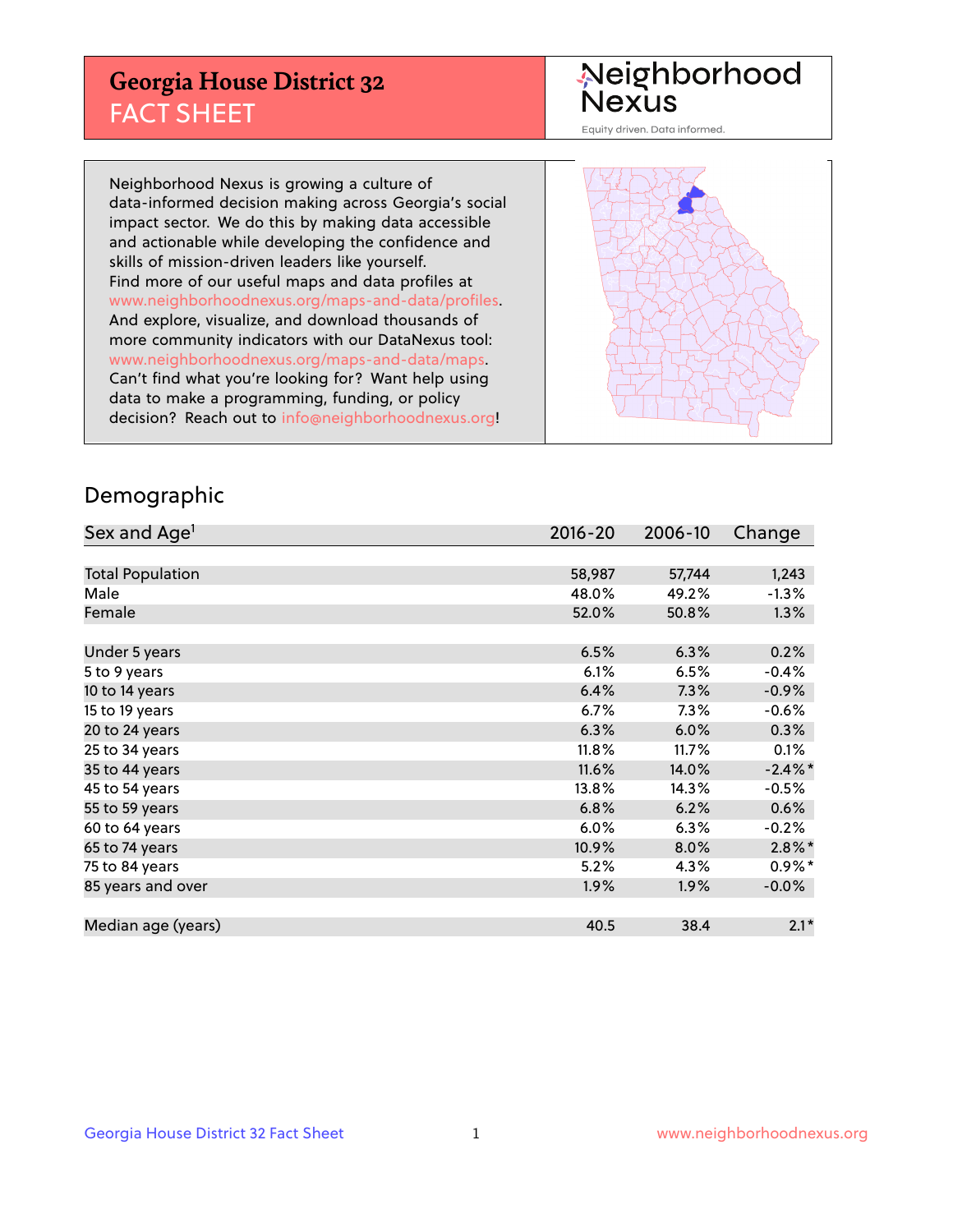## Demographic, continued...

| Race <sup>2</sup>                                            | $2016 - 20$ | 2006-10 | Change     |
|--------------------------------------------------------------|-------------|---------|------------|
| <b>Total population</b>                                      | 58,987      | 57,744  | 1,243      |
| One race                                                     | 96.5%       | 98.9%   | $-2.4\%$ * |
| White                                                        | 85.1%       | 88.4%   | $-3.3\%$ * |
| <b>Black or African American</b>                             | 7.8%        | 7.6%    | 0.2%       |
| American Indian and Alaska Native                            | 0.2%        | 0.2%    | 0.1%       |
| Asian                                                        | 1.1%        | 1.1%    | 0.0%       |
| Native Hawaiian and Other Pacific Islander                   | 0.0%        | 0.1%    | $-0.1%$    |
| Some other race                                              | 2.3%        | 1.5%    | 0.8%       |
| Two or more races                                            | 3.5%        | 1.1%    | $2.4\%$ *  |
| Race alone or in combination with other race(s) <sup>3</sup> | $2016 - 20$ | 2006-10 | Change     |
| Total population                                             | 58,987      | 57,744  | 1,243      |
| White                                                        | 88.5%       | 89.5%   | $-0.9%$    |
| <b>Black or African American</b>                             | 9.6%        | 8.0%    | $1.6\%$ *  |
| American Indian and Alaska Native                            | 0.9%        | 0.6%    | 0.2%       |
| Asian                                                        | 1.3%        | 1.3%    | $-0.0%$    |
| Native Hawaiian and Other Pacific Islander                   | 0.0%        | 0.1%    | $-0.1%$    |
| Some other race                                              | 3.7%        | 1.6%    | $2.1\%$ *  |
| Hispanic or Latino and Race <sup>4</sup>                     | $2016 - 20$ | 2006-10 | Change     |
| Total population                                             | 58,987      | 57,744  | 1,243      |
| Hispanic or Latino (of any race)                             | 6.6%        | 4.5%    | $2.1\%$ *  |
| Not Hispanic or Latino                                       | 93.4%       | 95.5%   | $-2.1\%$ * |
| White alone                                                  | 82.1%       | 85.5%   | $-3.4\%$ * |
| Black or African American alone                              | 7.8%        | 7.5%    | 0.2%       |
| American Indian and Alaska Native alone                      | 0.2%        | 0.1%    | 0.1%       |
| Asian alone                                                  | 1.1%        | 1.1%    | $-0.1%$    |
| Native Hawaiian and Other Pacific Islander alone             | 0.0%        | 0.1%    | $-0.1%$    |
| Some other race alone                                        | 0.1%        | 0.1%    | $-0.0%$    |
| Two or more races                                            | 2.1%        | 1.1%    | $1.1\%$ *  |
| U.S. Citizenship Status <sup>5</sup>                         | $2016 - 20$ | 2006-10 | Change     |
| Foreign-born population                                      | 2,593       | 2,128   | 465        |
| Naturalized U.S. citizen                                     | 42.0%       | 14.1%   | 27.9%*     |
| Not a U.S. citizen                                           | 58.0%       | 85.9%   | $-27.9%$ * |
|                                                              |             |         |            |
| Citizen, Voting Age Population <sup>6</sup>                  | $2016 - 20$ | 2006-10 | Change     |
| Citizen, 18 and over population                              | 43,932      | 41,938  | 1,994*     |
| Male                                                         | 47.8%       | 47.9%   | $-0.2%$    |
| Female                                                       | 52.2%       | 52.1%   | 0.2%       |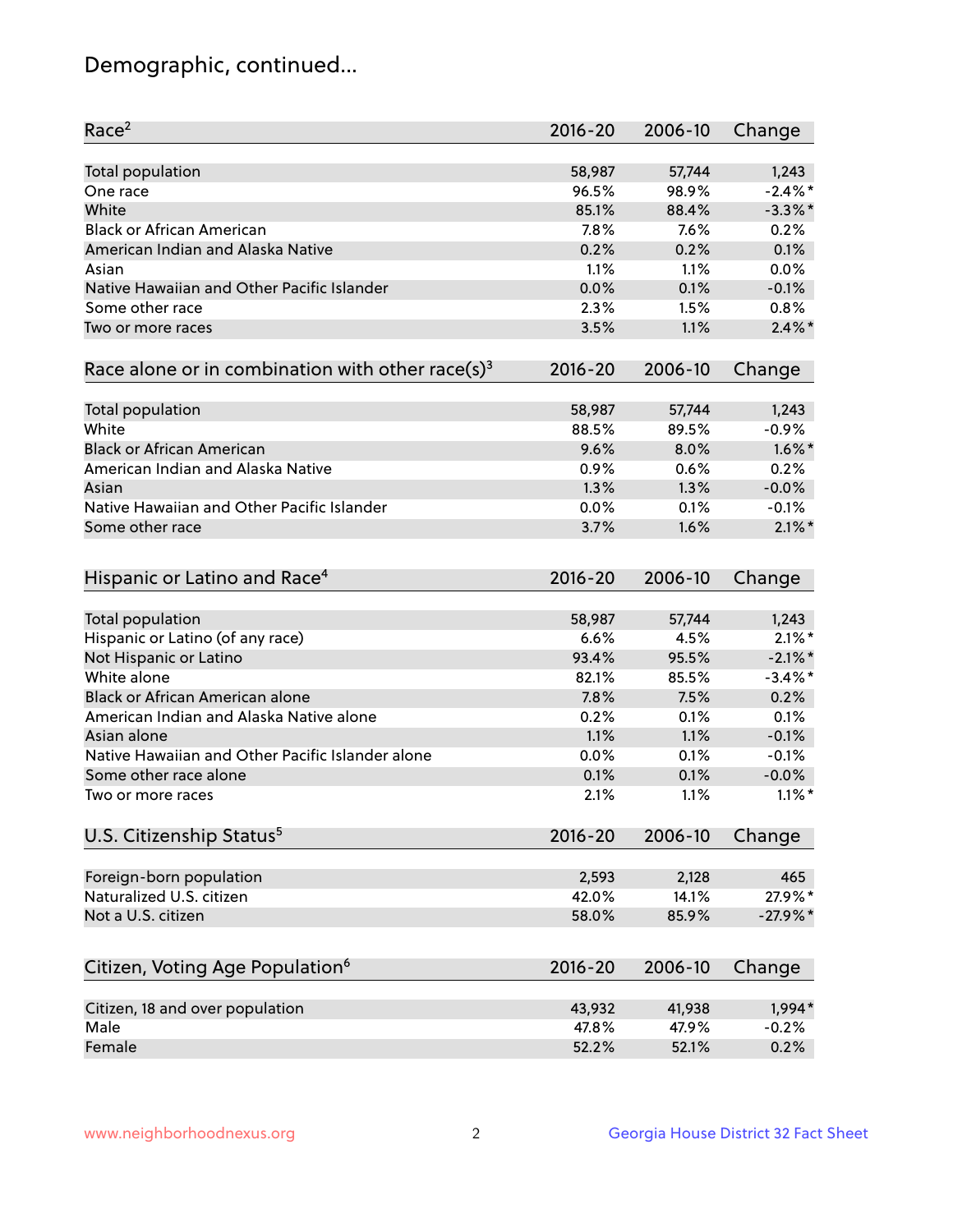#### Economic

| Income <sup>7</sup>                                 | $2016 - 20$ | 2006-10 | Change     |
|-----------------------------------------------------|-------------|---------|------------|
|                                                     |             |         |            |
| All households                                      | 21,967      | 20,929  | $1,038*$   |
| Less than \$10,000                                  | 6.8%        | 10.1%   | $-3.3\%$ * |
| \$10,000 to \$14,999                                | 6.7%        | 8.6%    | $-1.9%$    |
| \$15,000 to \$24,999                                | 11.5%       | 14.9%   | $-3.4\%$ * |
| \$25,000 to \$34,999                                | 10.5%       | 11.8%   | $-1.3%$    |
| \$35,000 to \$49,999                                | 13.8%       | 15.9%   | $-2.2%$    |
| \$50,000 to \$74,999                                | 21.3%       | 17.9%   | $3.4\%$ *  |
| \$75,000 to \$99,999                                | 12.4%       | 9.5%    | $2.8\%$ *  |
| \$100,000 to \$149,999                              | 12.2%       | 7.6%    | 4.6%*      |
| \$150,000 to \$199,999                              | 2.9%        | 1.5%    | 1.3%       |
| \$200,000 or more                                   | 2.0%        | 2.0%    | 0.0%       |
| Median household income (dollars)                   | 50,747      | 38,324  | 12,423*    |
| Mean household income (dollars)                     | 60,947      | 50,308  | 10,639*    |
| With earnings                                       | 70.7%       | 75.8%   | $-5.1\%$ * |
| Mean earnings (dollars)                             | 62,420      | 53,102  | $9,318*$   |
| <b>With Social Security</b>                         | 41.4%       | 33.2%   | $8.2\%$ *  |
| Mean Social Security income (dollars)               | 18,671      | 14,305  | 4,366*     |
| With retirement income                              | 20.4%       | 15.2%   | $5.3\%$ *  |
| Mean retirement income (dollars)                    | 24,214      | 15,312  | 8,902*     |
| With Supplemental Security Income                   | 6.9%        | 5.6%    | 1.3%       |
| Mean Supplemental Security Income (dollars)         | 9,702       | 7,644   | $2,058*$   |
| With cash public assistance income                  | 2.0%        | 2.0%    | $-0.0%$    |
| Mean cash public assistance income (dollars)        | 1,648       | 1,994   | $-346$     |
| With Food Stamp/SNAP benefits in the past 12 months | 14.9%       | 11.1%   | $3.9\%$ *  |
|                                                     |             |         |            |
| Families                                            | 15,545      | 15,043  | 502        |
| Less than \$10,000                                  | 2.9%        | 4.6%    | $-1.8\%$ * |
| \$10,000 to \$14,999                                | 4.3%        | 5.1%    | $-0.8%$    |
| \$15,000 to \$24,999                                | 6.8%        | 14.2%   | $-7.4\%$ * |
| \$25,000 to \$34,999                                | 9.8%        | 11.9%   | $-2.2%$    |
| \$35,000 to \$49,999                                | 15.8%       | 17.5%   | $-1.7%$    |
| \$50,000 to \$74,999                                | 23.9%       | 20.7%   | $3.2\%$ *  |
| \$75,000 to \$99,999                                | 15.2%       | 11.9%   | $3.2\%$ *  |
| \$100,000 to \$149,999                              | 14.8%       | 9.7%    | $5.1\%$ *  |
| \$150,000 to \$199,999                              | 4.0%        | 1.8%    | $2.2\%$ *  |
| \$200,000 or more                                   | 2.6%        | 2.6%    | 0.0%       |
| Median family income (dollars)                      | 61,485      | 46,050  | 15,434*    |
| Mean family income (dollars)                        | 70,981      | 58,339  | 12,642*    |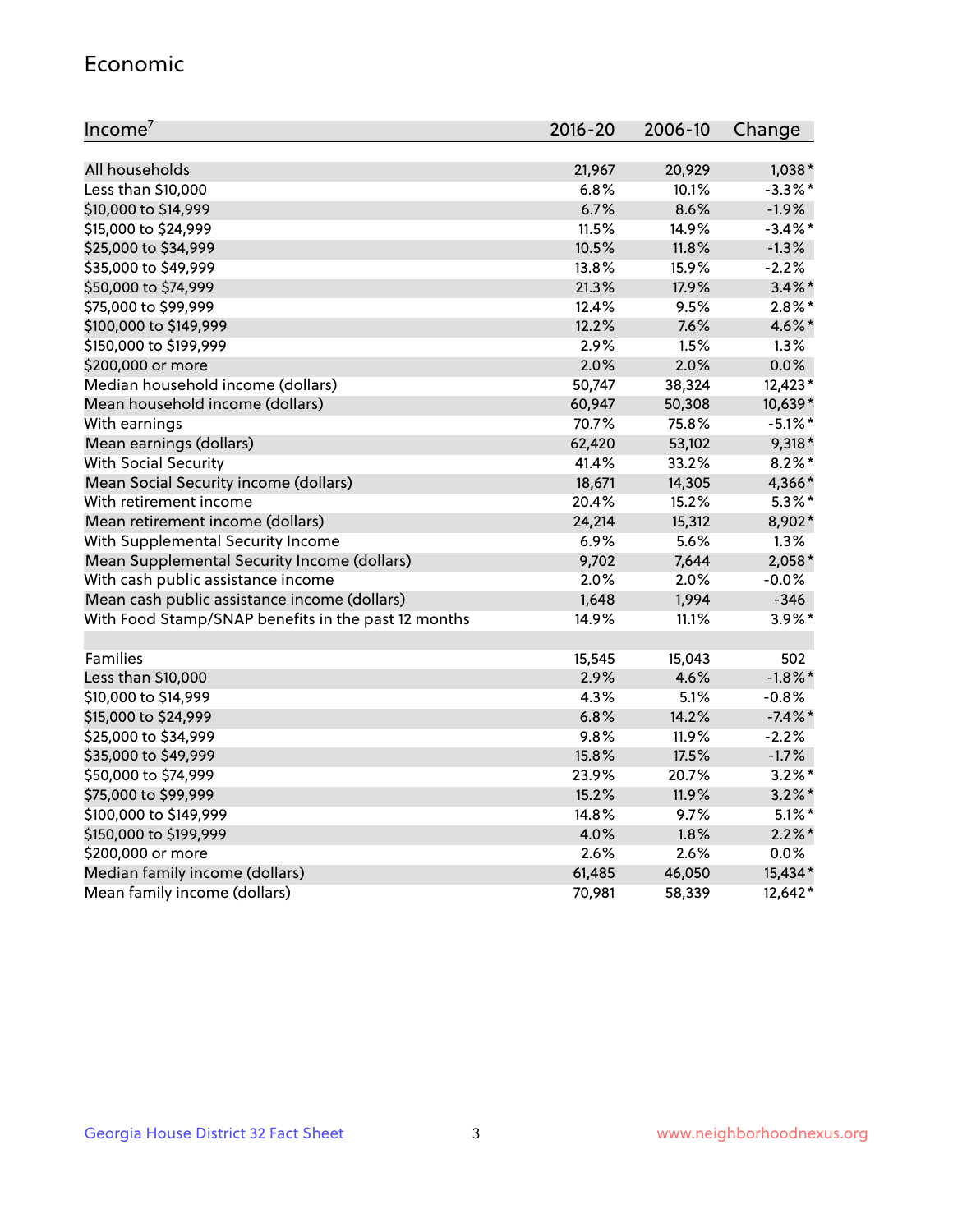## Economic, continued...

| Income, continued <sup>8</sup>                           | $2016 - 20$ | 2006-10 | Change      |
|----------------------------------------------------------|-------------|---------|-------------|
|                                                          |             |         |             |
| Nonfamily households                                     | 6,422       | 5,886   | 536         |
| Median nonfamily income (dollars)                        | 23,032      | 17,693  | 5,339*      |
| Mean nonfamily income (dollars)                          | 32,902      | 26,907  | 5,995*      |
|                                                          |             |         |             |
| Median earnings for workers (dollars)                    | 31,071      | 24,163  | $6,909*$    |
| Median earnings for male full-time, year-round workers   | 42,878      | 38,223  | 4,656*      |
| (dollars)                                                |             |         |             |
| Median earnings for female full-time, year-round workers | 33,957      | 26,667  | 7,290*      |
| (dollars)                                                |             |         |             |
|                                                          |             |         |             |
| Per capita income (dollars)                              | 23,637      | 18,861  | 4,776*      |
|                                                          |             |         |             |
| Families and People Below Poverty Level <sup>9</sup>     | $2016 - 20$ | 2006-10 | Change      |
|                                                          |             |         |             |
| <b>All families</b>                                      | 9.8%        | 13.2%   | $-3.4\%$ *  |
| With related children under 18 years                     | 13.6%       | 19.6%   | $-5.9%$     |
| With related children under 5 years only                 | 11.0%       | 13.3%   | $-2.3%$     |
| Married couple families                                  | 6.4%        | 9.4%    | $-3.0\%$ *  |
| With related children under 18 years                     | 4.4%        | 12.7%   | $-8.3\%$ *  |
| With related children under 5 years only                 | 0.9%        | 6.9%    | $-6.0%$     |
| Families with female householder, no husband present     | 25.1%       | 31.2%   | $-6.1%$     |
| With related children under 18 years                     | 38.7%       | 40.6%   | $-1.9\%$    |
| With related children under 5 years only                 | 37.3%       | 47.8%   | $-10.5%$    |
|                                                          |             |         |             |
| All people                                               | 13.6%       | 18.1%   | $-4.6\%$ *  |
| Under 18 years                                           | 15.3%       | 23.0%   | $-7.7%$     |
| Related children under 18 years                          | 15.0%       | 22.6%   | $-7.6%$ *   |
| Related children under 5 years                           | 15.3%       | 21.6%   | $-6.3%$     |
| Related children 5 to 17 years                           | 14.9%       | 23.0%   | $-8.1%$     |
| 18 years and over                                        | 13.1%       | 16.6%   | $-3.5%$ *   |
| 18 to 64 years                                           | 12.9%       | 16.5%   | $-3.6\%$ *  |
| 65 years and over                                        | 13.7%       | 16.9%   | $-3.2%$     |
| People in families                                       | 10.2%       | 14.4%   | $-4.2%$     |
| Unrelated individuals 15 years and over                  | 32.8%       | 39.4%   | $-6.6%$     |
|                                                          |             |         |             |
| Non-Hispanic white people                                | 12.7%       | 16.5%   | $-3.8\%$ *  |
| Black or African-American people                         | 15.6%       | 33.4%   | $-17.8\%$ * |
| Asian people                                             | 9.8%        | 0.1%    | 9.7%        |
| Hispanic or Latino people                                | 10.3%       | 29.3%   | $-19.0\%$ * |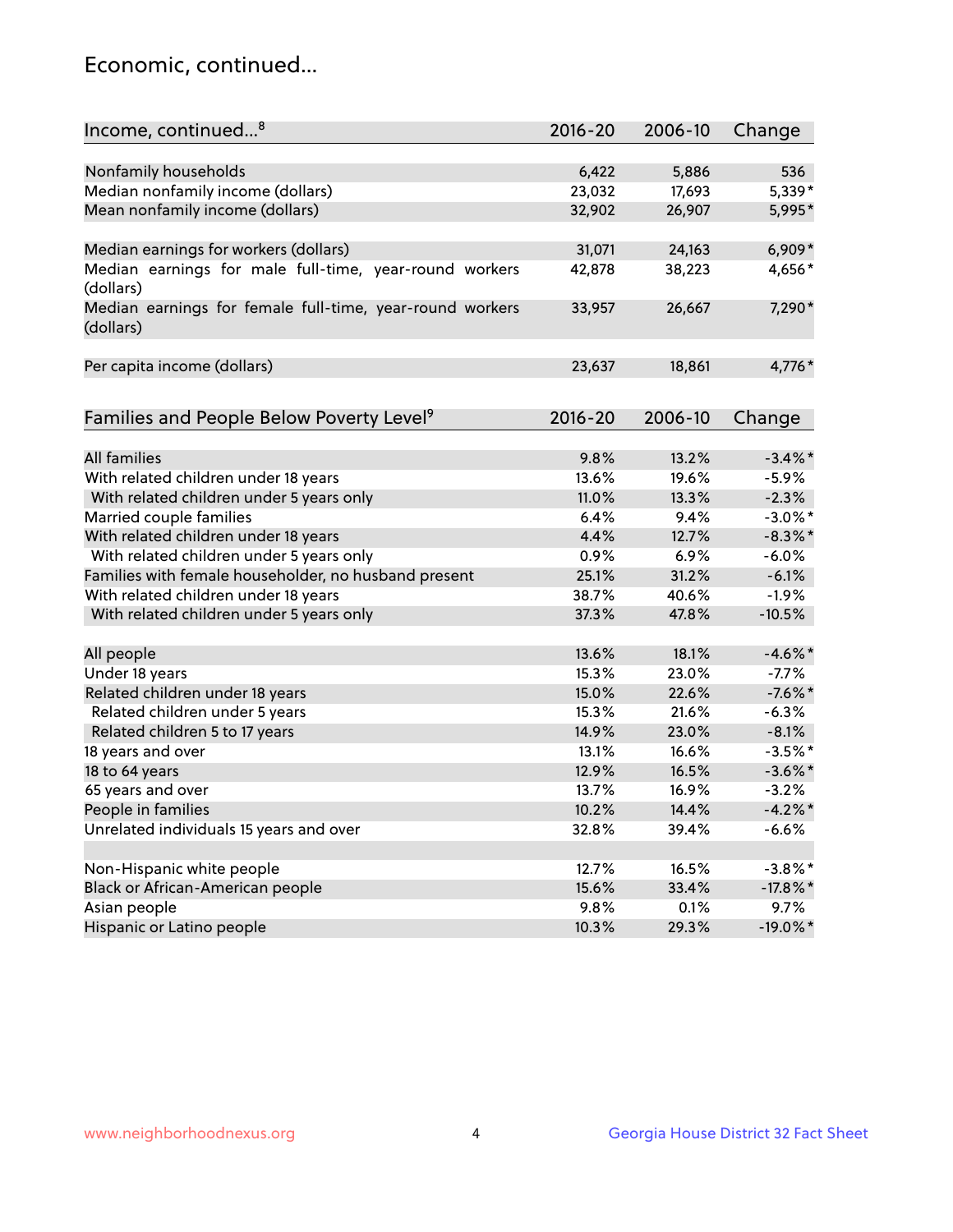## Employment

| Employment Status <sup>10</sup>                                             | $2016 - 20$     | 2006-10         | Change           |
|-----------------------------------------------------------------------------|-----------------|-----------------|------------------|
|                                                                             |                 |                 |                  |
| Population 16 years and over                                                | 46,921          | 45,459          | 1,462            |
| In labor force                                                              | 56.6%           | 59.7%           | $-3.1%$          |
| Civilian labor force                                                        | 56.5%           | 59.6%           | $-3.0%$          |
| Employed                                                                    | 53.9%           | 54.5%           | $-0.6%$          |
| Unemployed                                                                  | 2.6%            | 5.1%            | $-2.4%$          |
| <b>Armed Forces</b>                                                         | 0.0%            | 0.1%            | $-0.0%$          |
| Not in labor force                                                          | 43.4%           | 40.3%           | 3.1%             |
|                                                                             |                 |                 |                  |
| Civilian labor force                                                        | 26,531          | 27,089          | $-558$           |
| <b>Unemployment Rate</b>                                                    | 4.7%            | 8.5%            | $-3.9%$          |
|                                                                             |                 |                 |                  |
| Females 16 years and over<br>In labor force                                 | 24,572<br>49.8% | 23,483<br>53.0% | 1,089<br>$-3.2%$ |
| Civilian labor force                                                        |                 |                 |                  |
|                                                                             | 49.8%<br>47.2%  | 53.0%           | $-3.2%$          |
| Employed                                                                    |                 | 48.2%           | $-1.0%$          |
| Own children of the householder under 6 years                               | 4,333           | 3,694           | 639              |
| All parents in family in labor force                                        | 65.2%           | 58.5%           | 6.7%             |
|                                                                             |                 |                 |                  |
| Own children of the householder 6 to 17 years                               | 8,162           | 9,121           | $-958$           |
| All parents in family in labor force                                        | 68.6%           | 71.9%           | $-3.3%$          |
|                                                                             |                 |                 |                  |
| Industry <sup>11</sup>                                                      | $2016 - 20$     | 2006-10         | Change           |
|                                                                             |                 |                 |                  |
| Civilian employed population 16 years and over                              | 25,289          | 24,774          | 515              |
| Agriculture, forestry, fishing and hunting, and mining                      | 2.4%            | 2.8%            | $-0.4%$          |
| Construction                                                                | 5.8%            | 9.2%            | $-3.3\%$ *       |
| Manufacturing                                                               | 19.0%           | 19.4%           | $-0.4%$          |
| Wholesale trade                                                             | 3.1%            | 3.6%            | $-0.4%$          |
| Retail trade                                                                | 13.5%           | 11.4%           | $2.1\%$ *        |
| Transportation and warehousing, and utilities                               | 6.6%            | 4.7%            | 1.9%             |
| Information                                                                 | 1.0%            | 1.6%            | $-0.6%$          |
| Finance and insurance, and real estate and rental and leasing               | 3.1%            | 3.9%            | $-0.8%$          |
| Professional, scientific, and management, and administrative                | 6.9%            | 6.9%            | $-0.0%$          |
| and waste management services                                               |                 |                 |                  |
| Educational services, and health care and social assistance                 | 21.3%           | 19.1%           | 2.2%             |
| Arts, entertainment, and recreation, and accommodation and<br>food services | 8.5%            | 9.1%            | $-0.6%$          |
| Other services, except public administration                                | 4.9%            | 5.1%            | $-0.1%$          |
| Public administration                                                       | 3.9%            | 3.2%            | 0.6%             |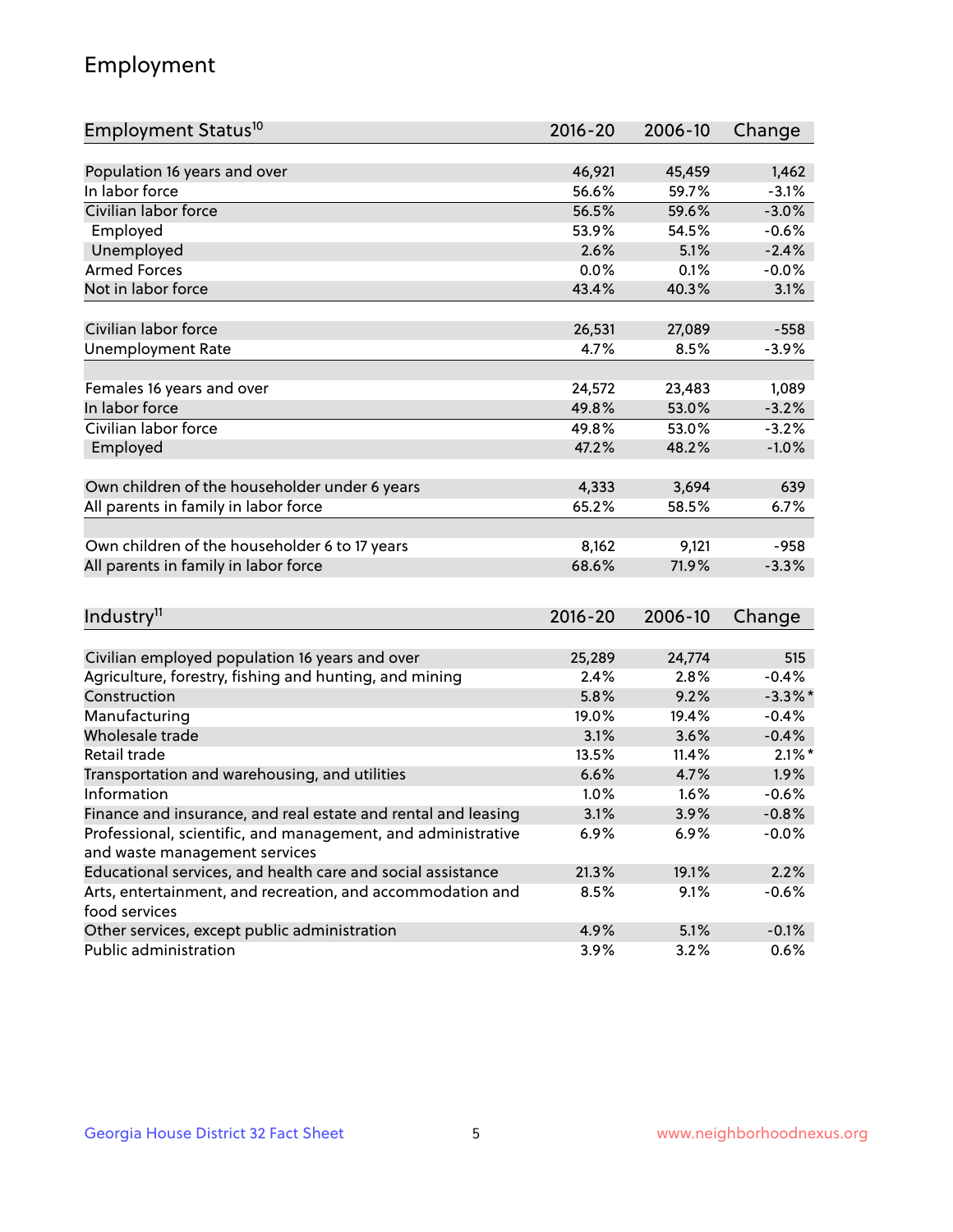## Employment, continued...

| Occupation <sup>12</sup>                                                    | $2016 - 20$ | 2006-10 | Change     |
|-----------------------------------------------------------------------------|-------------|---------|------------|
| Civilian employed population 16 years and over                              | 25,289      | 24,774  | 515        |
|                                                                             | 29.1%       | 24.3%   | $4.8\%$ *  |
| Management, business, science, and arts occupations<br>Service occupations  | 18.6%       | 17.6%   | 1.0%       |
|                                                                             |             |         |            |
| Sales and office occupations                                                | 20.6%       | 23.5%   | $-2.8\%$ * |
| Natural<br>and<br>resources,<br>construction,<br>maintenance<br>occupations | 9.5%        | 15.0%   | $-5.5%$    |
| Production, transportation, and material moving occupations                 | 22.2%       | 19.6%   | $2.6\%$ *  |
| Class of Worker <sup>13</sup>                                               | 2016-20     | 2006-10 | Change     |
|                                                                             |             |         |            |
| Civilian employed population 16 years and over                              | 25,289      | 24,774  | 515        |
| Private wage and salary workers                                             | 78.6%       | 77.3%   | 1.3%       |
| Government workers                                                          | 14.6%       | 14.1%   | 0.5%       |
| Self-employed in own not incorporated business workers                      | 6.7%        | 7.8%    | $-1.1%$    |
| Unpaid family workers                                                       | 0.1%        | 0.8%    | $-0.7%$    |
| Job Flows <sup>14</sup>                                                     | 2019        | 2010    | Change     |
|                                                                             |             |         |            |
| Total Jobs in district                                                      | 19,865      | 16,399  | 3,466      |
| Held by residents of district                                               | 33.7%       | 42.0%   | $-8.4%$    |
| Held by non-residents of district                                           | 66.3%       | 58.0%   | 8.4%       |
| Jobs by Industry Sector <sup>15</sup>                                       | 2019        | 2010    |            |
|                                                                             |             |         | Change     |
| Total Jobs in district                                                      | 19,865      | 16,399  | 3,466      |
| Goods Producing sectors                                                     | 28.5%       | 22.4%   | 6.1%       |
| Trade, Transportation, and Utilities sectors                                | 20.6%       | 21.7%   | $-1.2%$    |
| All Other Services sectors                                                  | 50.9%       | 55.9%   | $-5.0%$    |
|                                                                             |             |         |            |
| Total Jobs in district held by district residents                           | 6,685       | 6,888   | $-203$     |
| <b>Goods Producing sectors</b>                                              | 29.3%       | 25.3%   | 4.0%       |
| Trade, Transportation, and Utilities sectors                                | 14.2%       | 14.8%   | $-0.6%$    |
| All Other Services sectors                                                  | 56.5%       | 59.9%   | $-3.4%$    |
|                                                                             |             |         |            |
| Jobs by Earnings <sup>16</sup>                                              | 2019        | 2010    | Change     |
|                                                                             |             |         |            |
| Total Jobs in district                                                      | 19,865      | 16,399  | 3,466      |
| Jobs with earnings \$1250/month or less                                     | 25.5%       | 29.3%   | $-3.8%$    |
| Jobs with earnings \$1251/month to \$3333/month                             | 44.7%       | 48.3%   | $-3.6%$    |
| Jobs with earnings greater than \$3333/month                                | 29.7%       | 22.4%   | 7.3%       |
|                                                                             |             |         |            |
| Total Jobs in district held by district residents                           | 6,685       | 6,888   | $-203$     |
| Jobs with earnings \$1250/month or less                                     | 25.9%       | 28.7%   | $-2.8%$    |
| Jobs with earnings \$1251/month to \$3333/month                             | 44.6%       | 52.0%   | $-7.4%$    |
| Jobs with earnings greater than \$3333/month                                | 29.5%       | 19.3%   | 10.1%      |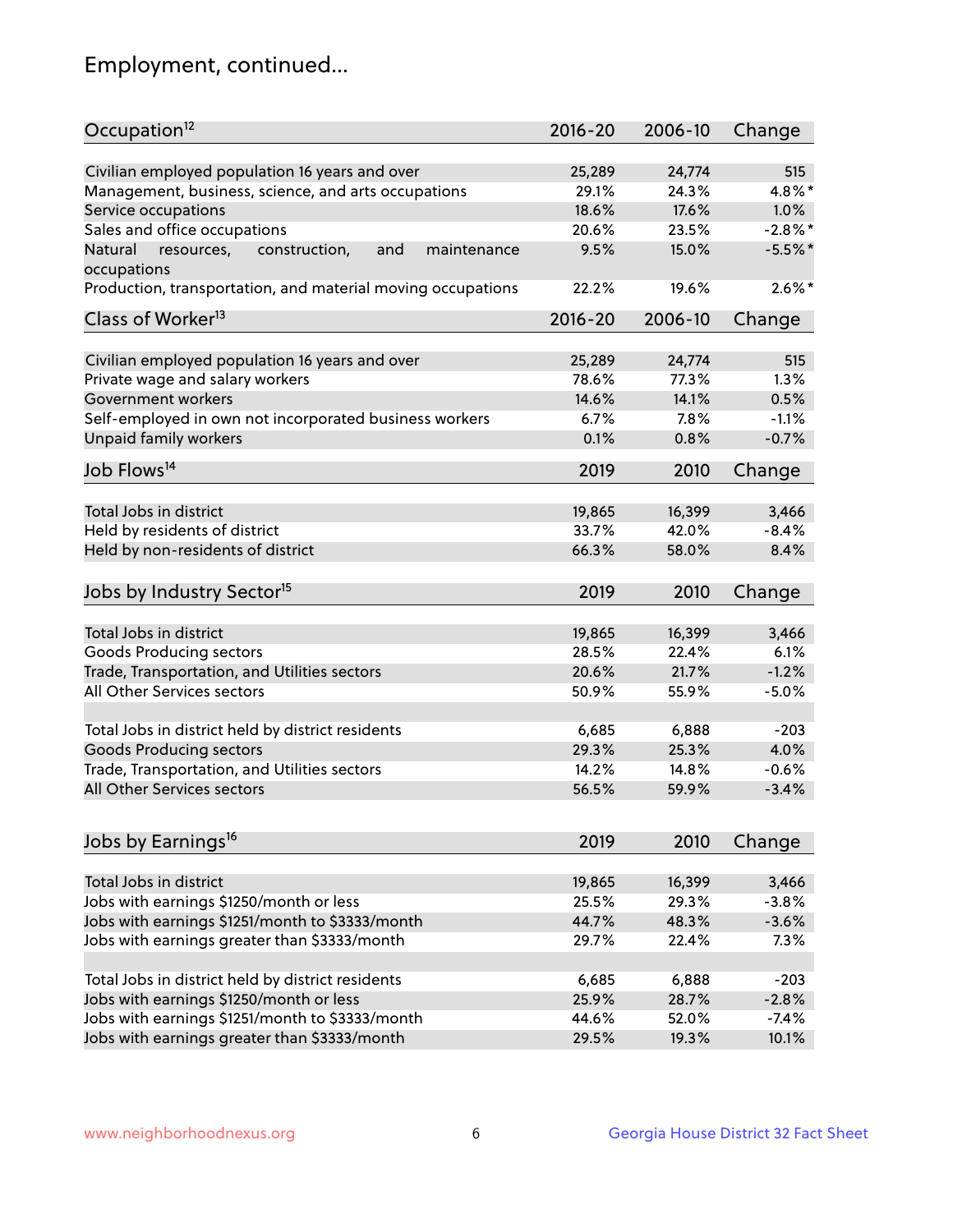## Employment, continued...

| 2019   | 2010   | Change  |
|--------|--------|---------|
|        |        |         |
| 19,865 | 16,399 | 3,466   |
| 24.9%  | 23.3%  | 1.6%    |
| 52.8%  | 56.8%  | $-4.0%$ |
| 22.3%  | 19.9%  | 2.4%    |
|        |        |         |
| 6,685  | 6.888  | $-203$  |
| 21.8%  | 20.6%  | 1.1%    |
| 52.0%  | 56.4%  | $-4.4%$ |
| 26.3%  | 23.0%  | 3.3%    |
|        |        |         |

#### Education

| School Enrollment <sup>18</sup>                | $2016 - 20$ | 2006-10 | Change     |
|------------------------------------------------|-------------|---------|------------|
|                                                |             |         |            |
| Population 3 years and over enrolled in school | 13,669      | 14,208  | $-538$     |
| Nursery school, preschool                      | 5.4%        | 4.9%    | 0.5%       |
| Kindergarten                                   | 5.0%        | 5.7%    | $-0.7%$    |
| Elementary school (grades 1-8)                 | 43.1%       | 45.3%   | $-2.2%$    |
| High school (grades 9-12)                      | 25.0%       | 22.1%   | 2.9%       |
| College or graduate school                     | 21.6%       | 22.0%   | $-0.4%$    |
| Educational Attainment <sup>19</sup>           | $2016 - 20$ | 2006-10 | Change     |
|                                                |             |         |            |
| Population 25 years and over                   | 40,068      | 38,459  | $1,610*$   |
| Less than 9th grade                            | 6.7%        | 9.7%    | $-3.0\%$ * |
| 9th to 12th grade, no diploma                  | 14.0%       | 16.4%   | $-2.3\%$ * |
| High school graduate (includes equivalency)    | 37.1%       | 40.0%   | $-2.9\%*$  |
| Some college, no degree                        | 18.1%       | 16.6%   | 1.5%       |
| Associate's degree                             | 7.0%        | 5.0%    | $2.0\%$ *  |
| Bachelor's degree                              | 9.9%        | 7.2%    | $2.8\%$ *  |
| Graduate or professional degree                | 7.1%        | 5.2%    | $1.8\%$    |
|                                                |             |         |            |
| Percent high school graduate or higher         | 79.2%       | 73.9%   | $5.3\%*$   |
| Percent bachelor's degree or higher            | 17.0%       | 12.4%   | 4.6%*      |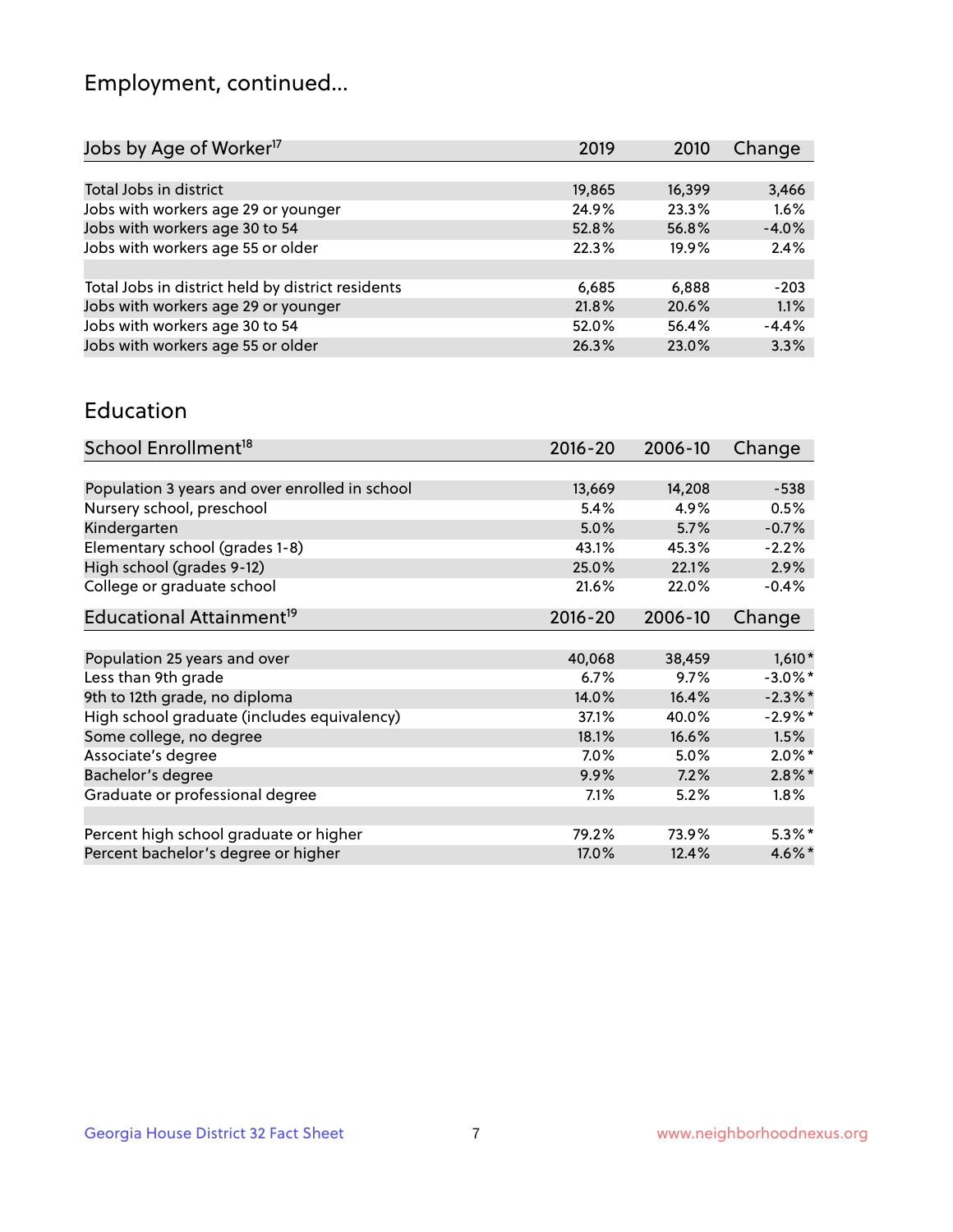## Housing

| <b>Total households</b><br>21,967<br>$1,038*$<br>20,929<br>Family households (families)<br>70.8%<br>71.9%<br>$-1.1%$<br>26.3%<br>27.8%<br>$-1.5%$<br>With own children under 18 years |
|---------------------------------------------------------------------------------------------------------------------------------------------------------------------------------------|
|                                                                                                                                                                                       |
|                                                                                                                                                                                       |
|                                                                                                                                                                                       |
|                                                                                                                                                                                       |
| Married-couple family<br>53.8%<br>56.9%<br>$-3.1\%$ *                                                                                                                                 |
| With own children of the householder under 18 years<br>18.5%<br>20.8%<br>$-2.3%$                                                                                                      |
| $1.6\%$ *<br>Male householder, no wife present, family<br>5.5%<br>3.9%                                                                                                                |
| With own children of the householder under 18 years<br>0.6%<br>2.3%<br>1.7%                                                                                                           |
| Female householder, no husband present, family<br>11.5%<br>11.1%<br>0.4%                                                                                                              |
| With own children of the householder under 18 years<br>5.5%<br>5.3%<br>0.2%                                                                                                           |
| Nonfamily households<br>29.2%<br>28.1%<br>1.1%                                                                                                                                        |
| Householder living alone<br>26.1%<br>23.7%<br>2.4%                                                                                                                                    |
| 12.8%<br>9.6%<br>$3.2\%$ *<br>65 years and over                                                                                                                                       |
|                                                                                                                                                                                       |
| $-2.7\%$<br>Households with one or more people under 18 years<br>31.2%<br>33.9%                                                                                                       |
| Households with one or more people 65 years and over<br>34.9%<br>27.2%<br>$7.7\%$ *                                                                                                   |
|                                                                                                                                                                                       |
| $-0.06*$<br>Average household size<br>2.64<br>2.70                                                                                                                                    |
| Average family size<br>3.16<br>3.18<br>$-0.02$                                                                                                                                        |
|                                                                                                                                                                                       |
| Housing Occupancy <sup>21</sup><br>$2016 - 20$<br>2006-10<br>Change                                                                                                                   |
|                                                                                                                                                                                       |
| Total housing units<br>26,111<br>589<br>25,522                                                                                                                                        |
| Occupied housing units<br>84.1%<br>82.0%<br>2.1%                                                                                                                                      |
| Vacant housing units<br>$-2.1%$<br>15.9%<br>18.0%                                                                                                                                     |
|                                                                                                                                                                                       |
| 1.5<br>1.8<br>$-0.3$<br>Homeowner vacancy rate                                                                                                                                        |
| Rental vacancy rate<br>6.7<br>10.2<br>$-3.5$                                                                                                                                          |
|                                                                                                                                                                                       |
| Units in Structure <sup>22</sup><br>$2016 - 20$<br>2006-10<br>Change                                                                                                                  |
|                                                                                                                                                                                       |
| Total housing units<br>26,111<br>25,522<br>589                                                                                                                                        |
| $3.8\%$ *<br>1-unit, detached<br>67.9%<br>64.2%                                                                                                                                       |
| 1.3%<br>0.9%<br>0.4%<br>1-unit, attached                                                                                                                                              |
| 2.2%<br>2.1%<br>0.1%<br>2 units                                                                                                                                                       |
| 2.4%<br>0.1%<br>3 or 4 units<br>2.5%                                                                                                                                                  |
| 1.2%<br>0.3%<br>5 to 9 units<br>1.0%                                                                                                                                                  |
| 1.2%<br>10 to 19 units<br>0.6%<br>0.5%                                                                                                                                                |
| 20 or more units<br>0.9%<br>0.4%<br>0.6%                                                                                                                                              |
| Mobile home<br>22.8%<br>28.0%<br>$-5.3\%$ *                                                                                                                                           |
| Boat, RV, van, etc.<br>0.0%<br>0.3%<br>$-0.3%$                                                                                                                                        |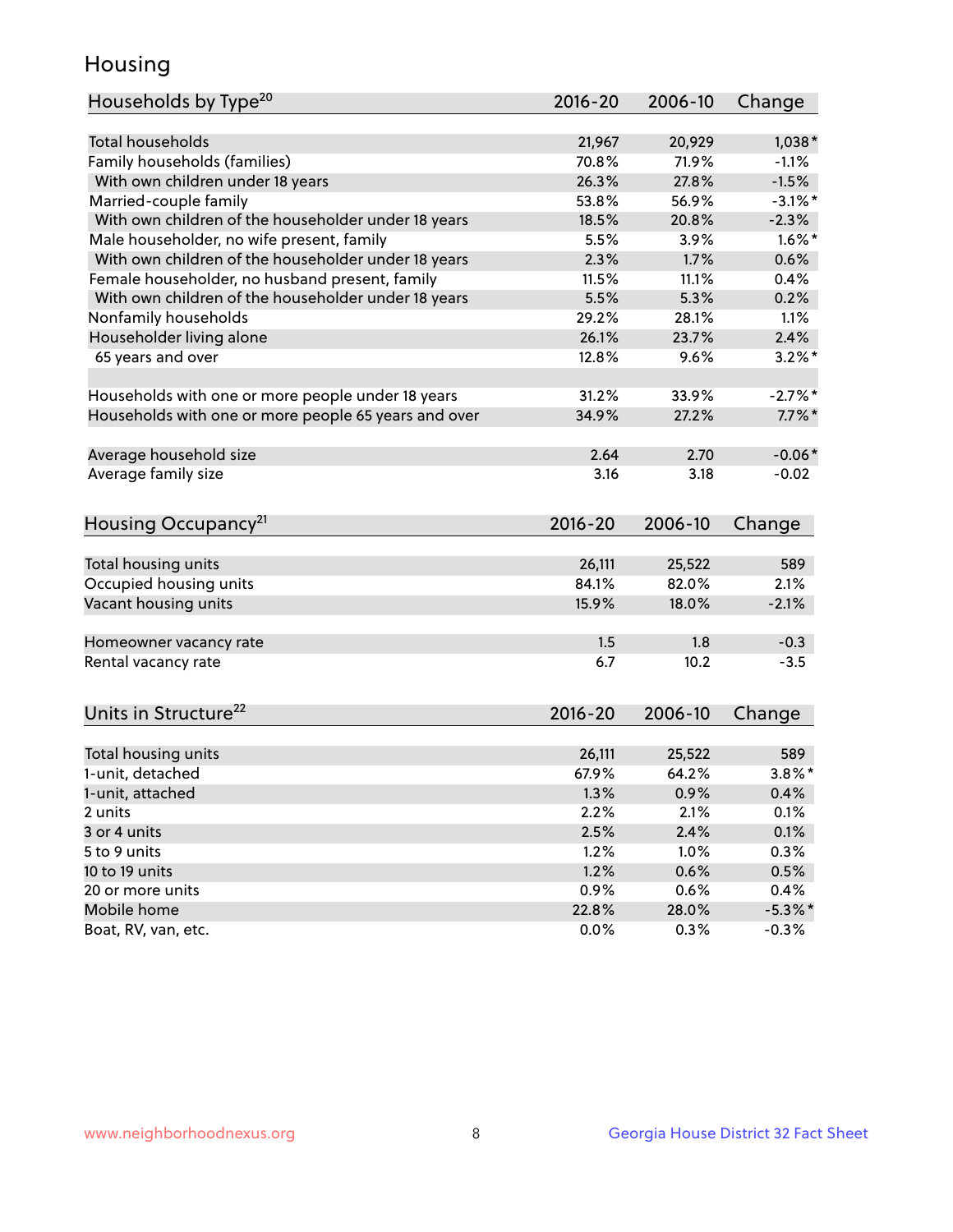## Housing, Continued...

| Year Structure Built <sup>23</sup>             | 2016-20     | 2006-10 | Change      |
|------------------------------------------------|-------------|---------|-------------|
| Total housing units                            | 26,111      | 25,522  | 589         |
| Built 2014 or later                            | 1.7%        | (X)     | (X)         |
| Built 2010 to 2013                             | 1.1%        | (X)     | (X)         |
| Built 2000 to 2009                             | 17.9%       | 14.5%   | $3.4\%$ *   |
| Built 1990 to 1999                             | 22.6%       | 22.0%   | 0.6%        |
| Built 1980 to 1989                             | 18.7%       | 20.0%   | $-1.4%$     |
| Built 1970 to 1979                             | 14.0%       | 13.9%   | 0.1%        |
| Built 1960 to 1969                             | 8.3%        | 9.3%    | $-1.0%$     |
| Built 1950 to 1959                             | 7.9%        | 7.8%    | 0.1%        |
| Built 1940 to 1949                             | 2.7%        | 5.0%    | $-2.3%$ *   |
| Built 1939 or earlier                          | 5.3%        | 7.5%    | $-2.2\%$ *  |
| Housing Tenure <sup>24</sup>                   | $2016 - 20$ | 2006-10 | Change      |
|                                                |             |         |             |
| Occupied housing units                         | 21,967      | 20,929  | $1,038*$    |
| Owner-occupied                                 | 72.8%       | 73.3%   | $-0.5%$     |
| Renter-occupied                                | 27.2%       | 26.7%   | 0.5%        |
| Average household size of owner-occupied unit  | 2.68        | 2.71    | $-0.04$     |
| Average household size of renter-occupied unit | 2.55        | 2.65    | $-0.10$     |
| Residence 1 Year Ago <sup>25</sup>             | 2016-20     | 2006-10 | Change      |
| Population 1 year and over                     | 58,280      | 57,099  | 1,181       |
| Same house                                     | 89.8%       | 87.5%   | 2.3%        |
| Different house in the U.S.                    | 9.7%        | 12.5%   | $-2.8\%$ *  |
| Same county                                    | 4.3%        | 6.6%    | $-2.3\%$ *  |
| Different county                               | 5.4%        | 5.9%    | $-0.4%$     |
| Same state                                     | 4.0%        | 3.9%    | 0.2%        |
| Different state                                | 1.4%        | 2.0%    | $-0.6%$     |
| Abroad                                         | 0.5%        | 0.1%    | 0.4%        |
| Value of Housing Unit <sup>26</sup>            | $2016 - 20$ | 2006-10 | Change      |
|                                                |             |         |             |
| Owner-occupied units                           | 15,994      | 15,342  | 652         |
| Less than \$50,000                             | 11.0%       | 17.5%   | $-6.5%$ *   |
| \$50,000 to \$99,999                           | 22.5%       | 22.0%   | 0.5%        |
| \$100,000 to \$149,999                         | 19.5%       | 19.9%   | $-0.4%$     |
| \$150,000 to \$199,999                         | 15.2%       | 15.8%   | $-0.6%$     |
| \$200,000 to \$299,999                         | 18.0%       | 14.1%   | $3.9\%$ *   |
| \$300,000 to \$499,999                         | 9.2%        | 6.6%    | 2.6%        |
| \$500,000 to \$999,999                         | 3.7%        | 3.5%    | 0.2%        |
| \$1,000,000 or more                            | 0.9%        | 0.6%    | 0.3%        |
| Median (dollars)                               | 142,237     | 123,990 | 18,247*     |
| Mortgage Status <sup>27</sup>                  | $2016 - 20$ | 2006-10 | Change      |
| Owner-occupied units                           | 15,994      | 15,342  | 652         |
| Housing units with a mortgage                  | 49.0%       | 60.8%   | $-11.8\%$ * |
| Housing units without a mortgage               | 51.0%       | 39.2%   | $11.8\%$ *  |
|                                                |             |         |             |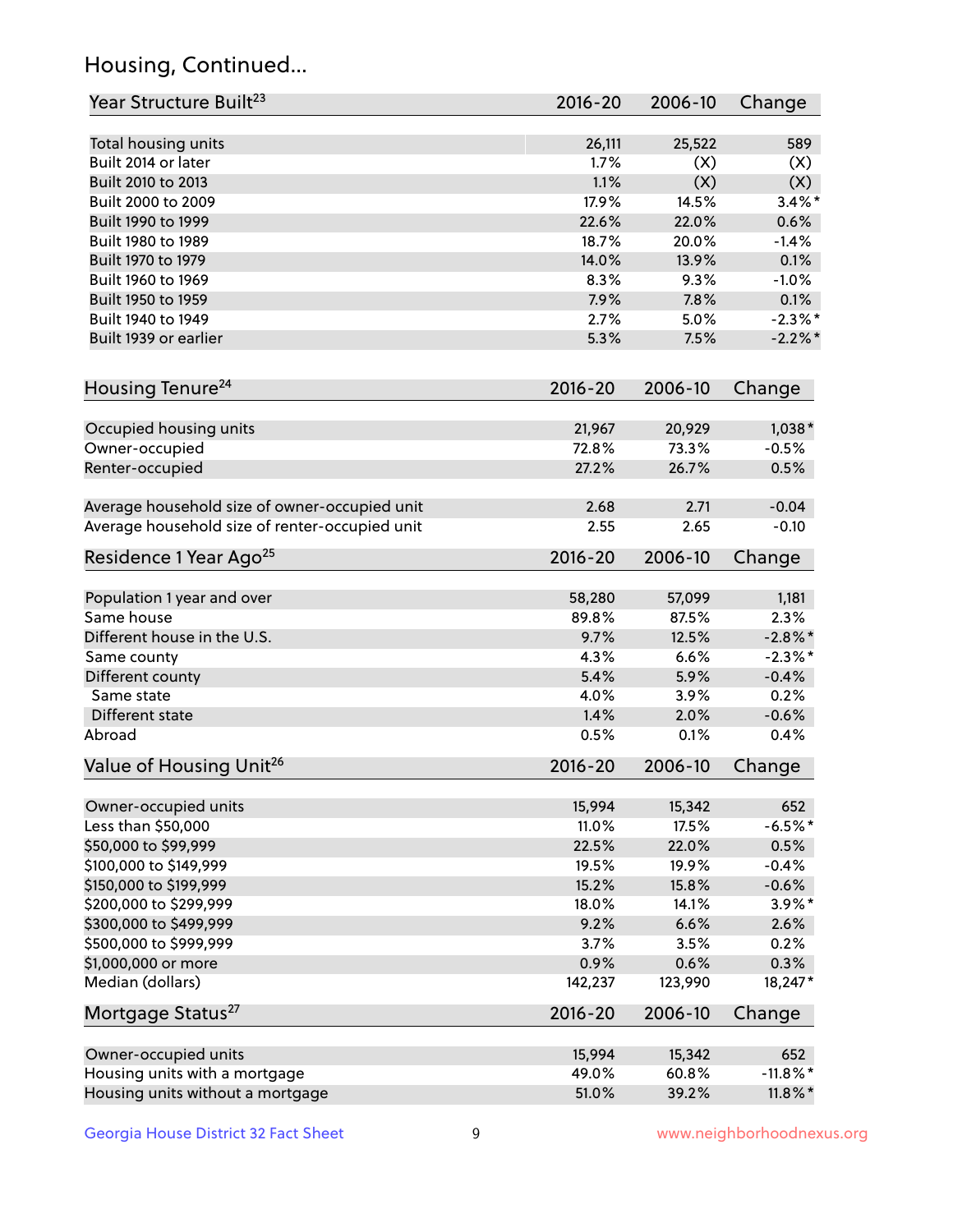## Housing, Continued...

| Selected Monthly Owner Costs <sup>28</sup>                                            | 2016-20 | 2006-10 | Change     |
|---------------------------------------------------------------------------------------|---------|---------|------------|
| Housing units with a mortgage                                                         | 7,830   | 9,326   | $-1,496*$  |
| Less than \$300                                                                       | 0.5%    | 0.3%    | 0.3%       |
| \$300 to \$499                                                                        | 3.1%    | 4.0%    | $-0.9%$    |
| \$500 to \$999                                                                        | 37.7%   | 40.2%   | $-2.5%$    |
| \$1,000 to \$1,499                                                                    | 29.9%   | 29.7%   | 0.2%       |
| \$1,500 to \$1,999                                                                    | 14.9%   | 15.7%   | $-0.8%$    |
| \$2,000 to \$2,999                                                                    | 12.3%   | 8.2%    | 4.1%       |
| \$3,000 or more                                                                       | 1.5%    | 1.8%    | $-0.3%$    |
| Median (dollars)                                                                      | 1,127   | 1,074   | $53*$      |
| Housing units without a mortgage                                                      | 8,164   | 6,016   | $2,148*$   |
| Less than \$150                                                                       | 4.2%    | 9.6%    | $-5.3%$    |
| \$150 to \$249                                                                        | 15.9%   | 20.3%   | $-4.4\%$ * |
| \$250 to \$349                                                                        | 24.7%   | 25.1%   | $-0.4%$    |
| \$350 to \$499                                                                        | 27.7%   | 29.4%   | $-1.7%$    |
| \$500 to \$699                                                                        | 17.2%   | 10.0%   | 7.2%       |
| \$700 or more                                                                         | 10.3%   | 5.7%    | 4.6%*      |
| Median (dollars)                                                                      | 376     | 329     | 46*        |
| Selected Monthly Owner Costs as a Percentage of<br>Household Income <sup>29</sup>     |         |         | Change     |
| Housing units with a mortgage (excluding units where<br>SMOCAPI cannot be computed)   | 7,752   | 9,311   | $-1,559*$  |
| Less than 20.0 percent                                                                | 48.0%   | 35.7%   | 12.2%*     |
| 20.0 to 24.9 percent                                                                  | 15.5%   | 14.8%   | 0.7%       |
| 25.0 to 29.9 percent                                                                  | 9.5%    | 11.8%   | $-2.3%$    |
| 30.0 to 34.9 percent                                                                  | 5.9%    | 7.5%    | $-1.6%$    |
| 35.0 percent or more                                                                  | 21.2%   | 30.2%   | $-9.0\%$ * |
| Not computed                                                                          | 78      | 15      | 63         |
| Housing unit without a mortgage (excluding units where<br>SMOCAPI cannot be computed) | 7,892   | 5,962   | 1,930*     |
| Less than 10.0 percent                                                                | 47.1%   | 38.6%   | $8.5\%$ *  |
| 10.0 to 14.9 percent                                                                  | 20.8%   | 20.5%   | 0.3%       |
| 15.0 to 19.9 percent                                                                  | 9.5%    | 10.3%   | $-0.8%$    |
| 20.0 to 24.9 percent                                                                  | 6.4%    | 7.4%    | $-1.0%$    |
| 25.0 to 29.9 percent                                                                  | 3.7%    | 5.7%    | $-2.0%$    |
| 30.0 to 34.9 percent                                                                  | 4.3%    | 4.5%    | $-0.2%$    |
| 35.0 percent or more                                                                  | 8.3%    | 13.0%   | $-4.7%$    |
| Not computed                                                                          | 272     | 53      | 219        |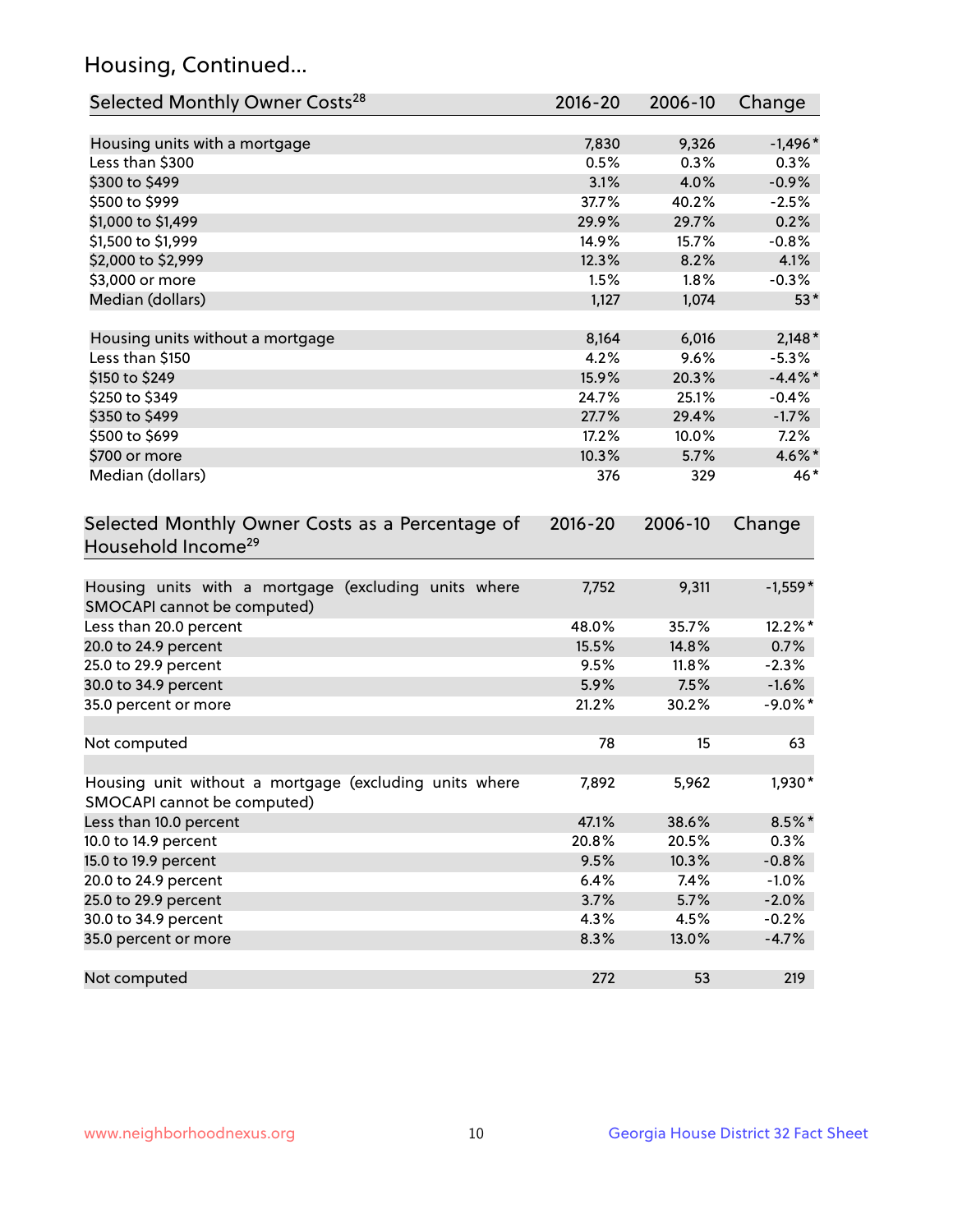## Housing, Continued...

| Gross Rent <sup>30</sup>                                     | 2016-20     | 2006-10 | Change   |
|--------------------------------------------------------------|-------------|---------|----------|
|                                                              |             |         |          |
| Occupied units paying rent                                   | 5,596       | 4,648   | $948*$   |
| Less than \$200                                              | 0.7%        | 3.5%    | $-2.8%$  |
| \$200 to \$499                                               | 13.3%       | 24.5%   | $-11.2%$ |
| \$500 to \$749                                               | 32.4%       | 43.6%   | $-11.2%$ |
| \$750 to \$999                                               | 34.9%       | 19.6%   | 15.3%*   |
| \$1,000 to \$1,499                                           | 17.1%       | 7.5%    | 9.6%     |
| \$1,500 to \$1,999                                           | 1.2%        | 1.0%    | 0.2%     |
| \$2,000 or more                                              | 0.4%        | 0.3%    | $0.0\%$  |
| Median (dollars)                                             | 772         | 630     | $142*$   |
|                                                              |             |         |          |
| No rent paid                                                 | 377         | 939     | $-562*$  |
|                                                              |             |         |          |
| Gross Rent as a Percentage of Household Income <sup>31</sup> | $2016 - 20$ | 2006-10 | Change   |
|                                                              |             |         |          |

| Occupied units paying rent (excluding units where GRAPI<br>cannot be computed) | 5,516   | 4,597   | 920        |
|--------------------------------------------------------------------------------|---------|---------|------------|
| Less than 15.0 percent                                                         | 18.8%   | 12.6%   | 6.3%       |
| 15.0 to 19.9 percent                                                           | 14.0%   | $9.0\%$ | 5.0%       |
| 20.0 to 24.9 percent                                                           | 14.0%   | 12.3%   | 1.8%       |
| 25.0 to 29.9 percent                                                           | 8.7%    | 14.0%   | $-5.3\%$ * |
| 30.0 to 34.9 percent                                                           | $8.9\%$ | 12.0%   | $-3.1%$    |
| 35.0 percent or more                                                           | 35.5%   | 40.1%   | $-4.6%$    |
|                                                                                |         |         |            |
| Not computed                                                                   | 457     | 990     | $-533*$    |

## Transportation

| Commuting to Work <sup>32</sup>           | $2016 - 20$ | 2006-10 | Change  |
|-------------------------------------------|-------------|---------|---------|
|                                           |             |         |         |
| Workers 16 years and over                 | 25,004      | 24,083  | 921     |
| Car, truck, or van - drove alone          | 81.5%       | 79.2%   | 2.3%    |
| Car, truck, or van - carpooled            | 10.6%       | 12.7%   | $-2.0%$ |
| Public transportation (excluding taxicab) | 0.6%        | 0.1%    | 0.4%    |
| Walked                                    | 1.3%        | 2.0%    | $-0.6%$ |
| Other means                               | 0.9%        | $1.0\%$ | $-0.1%$ |
| Worked at home                            | 5.0%        | 5.0%    | 0.0%    |
|                                           |             |         |         |
| Mean travel time to work (minutes)        | 26.5        | 23.6    | $2.9*$  |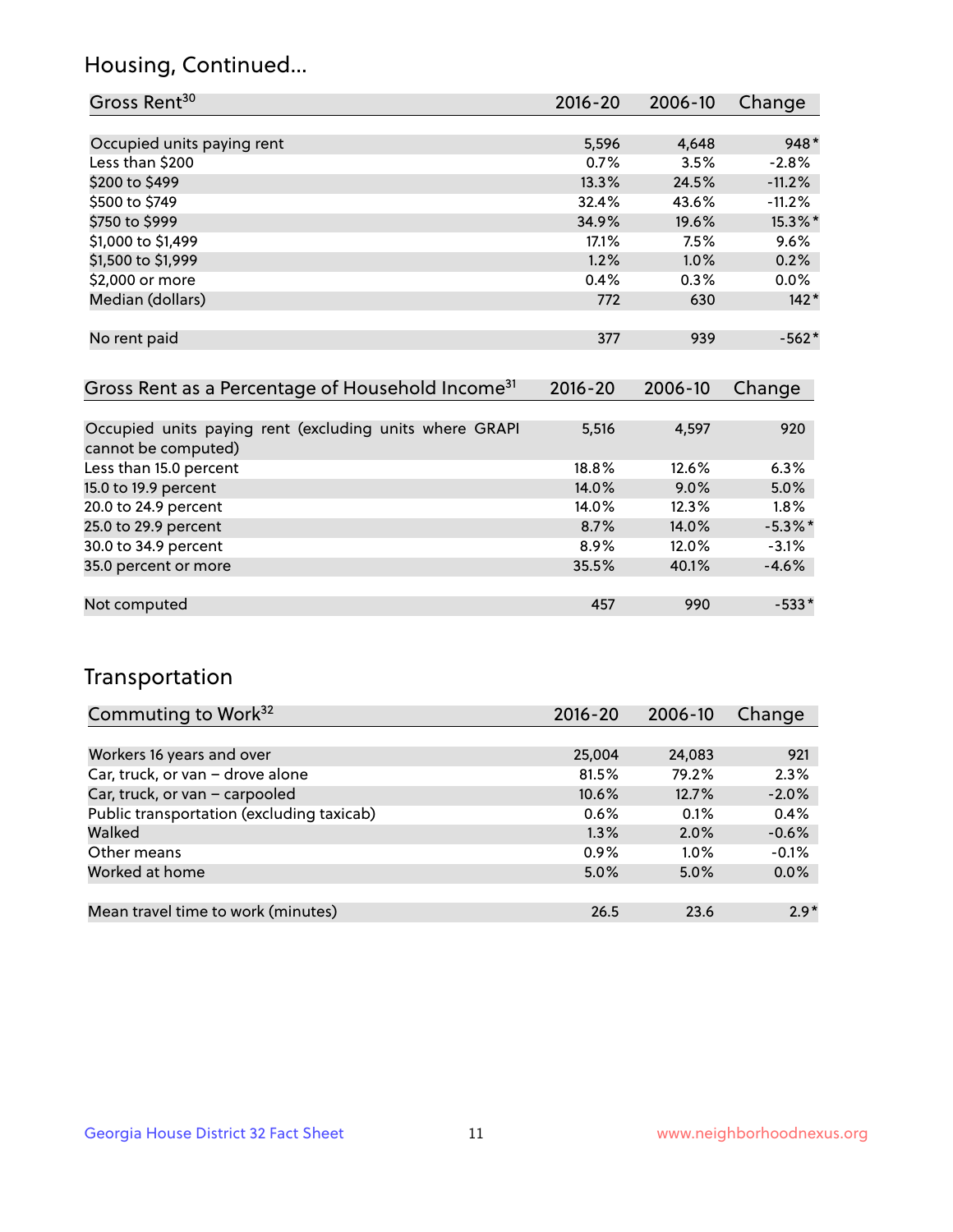## Transportation, Continued...

| Vehicles Available <sup>33</sup> | $2016 - 20$ | 2006-10 | Change   |
|----------------------------------|-------------|---------|----------|
|                                  |             |         |          |
| Occupied housing units           | 21,967      | 20,929  | $1,038*$ |
| No vehicles available            | $4.3\%$     | 5.3%    | $-1.1%$  |
| 1 vehicle available              | 28.8%       | 29.0%   | $-0.3%$  |
| 2 vehicles available             | 34.7%       | 37.4%   | $-2.7%$  |
| 3 or more vehicles available     | 32.2%       | 28.2%   | 4.0%     |

#### Health

| Health Insurance coverage <sup>34</sup>                 | 2016-20 |
|---------------------------------------------------------|---------|
|                                                         |         |
| Civilian Noninstitutionalized Population                | 58,779  |
| With health insurance coverage                          | 85.2%   |
| With private health insurance coverage                  | 59.4%   |
| With public health coverage                             | 38.1%   |
| No health insurance coverage                            | 14.8%   |
| Civilian Noninstitutionalized Population Under 19 years | 14,414  |
| No health insurance coverage                            | 9.0%    |
| Civilian Noninstitutionalized Population 19 to 64 years | 33,953  |
| In labor force:                                         | 24,500  |
| Employed:                                               | 23,443  |
| With health insurance coverage                          | 81.5%   |
| With private health insurance coverage                  | 76.4%   |
| With public coverage                                    | 7.4%    |
| No health insurance coverage                            | 18.5%   |
| Unemployed:                                             | 1,057   |
| With health insurance coverage                          | 41.1%   |
| With private health insurance coverage                  | 19.4%   |
| With public coverage                                    | 24.0%   |
| No health insurance coverage                            | 58.9%   |
| Not in labor force:                                     | 9,452   |
| With health insurance coverage                          | 74.3%   |
| With private health insurance coverage                  | 43.5%   |
| With public coverage                                    | 39.3%   |
| No health insurance coverage                            | 25.7%   |